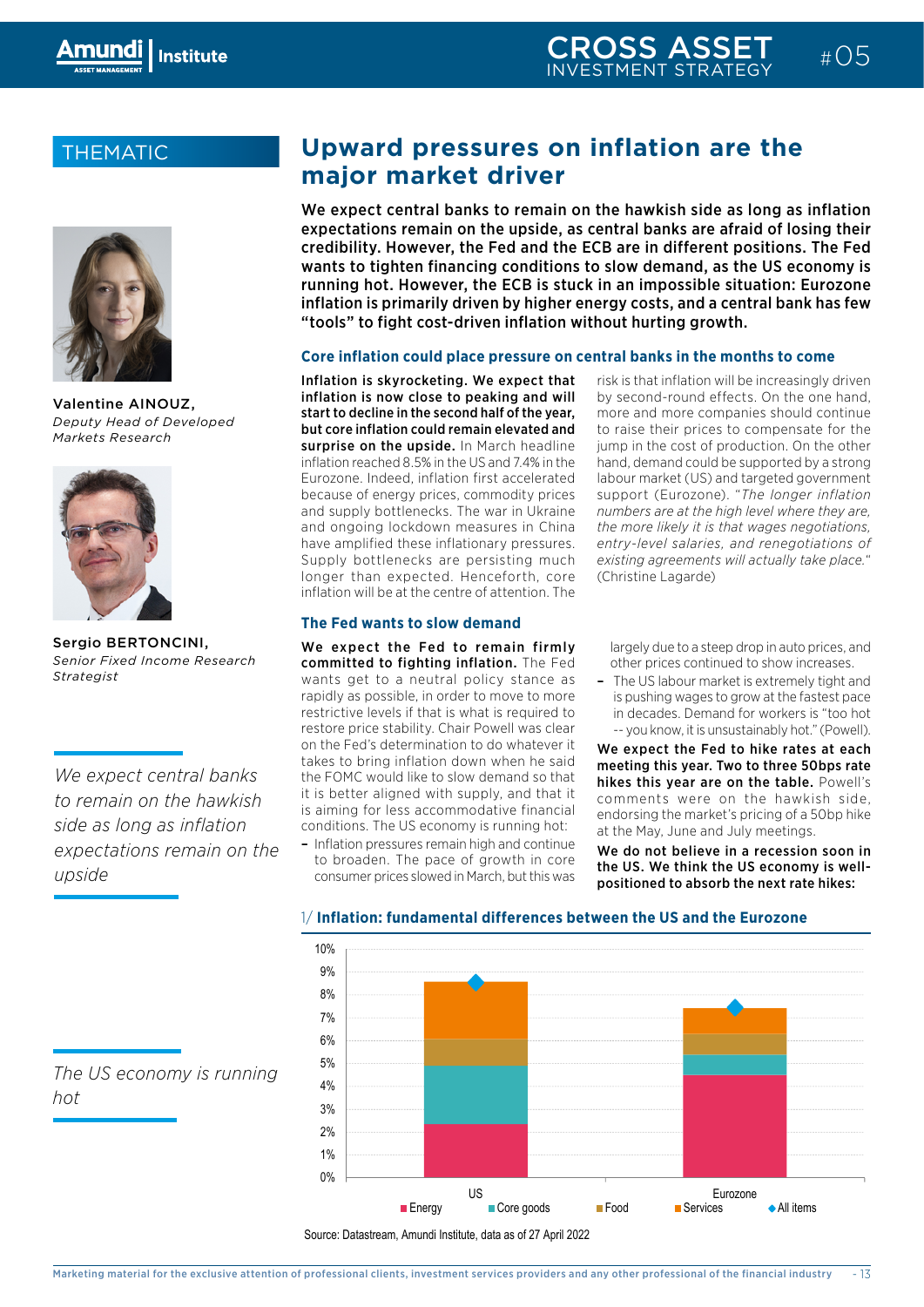*The ECB remained much more focused on the risk of inflation expectations' becoming unanchored than on downside risks' weighing on growth*

*The ECB has few "tools" to fight cost-driven inflation without hurting growth*

*We're still in a situation where we're supportive in terms of monetary policy. Real rates are* 

*today very, very negative. So the beginning of the normalisation process should be relatively independent of the real* 

*(Pierre Wunsch)*

*economy*

- THEMATIC For the corporate sector: higher cash holdings, higher debt duration and lower effective cost of debt than before the Covid crisis.
	- For households: healthy balance sheets, large stacks of accumulated savings, and a constructive wealth effect, as housing

# **ECB to stick to rates normalisation despite the downside risk to growth**

After the hawkish surprises of previous meetings, in April the ECB refrained from announcing a further acceleration of stimulus withdrawal, fully confirming both its previous guidance on QE, which is set to end in Q3, and the policy sequence, with interest rates to rise possibly, but not necessarily, after QE ends. At the same time, flexibility has been emphasised as a valuable means to preserve the transmission of monetary policy and avoid fragmentation, but mostly to be used in case of need and not in a proactive way. In June – when the new set of macroeconomic projections will be available – the ECB is likely to announce the exact month when QE will end. Under this respect, the latest statements delivered after the meeting from some ECB members, like Vice-President De Guindos, hinted at July as a possible timing to end QE.

Although we perceived a more cautious stance at its last meeting, we keep our view

## **Conclusions for fixed income markets**

The short end of the US curve has intensively repriced over the last months. The US market is pricing more than 50bps for May and June and a mid-2023 peak in the OIS forward curve around 3.2%. Despite significant hike pricing and higher real yields, traded inflation has continued to drift higher across the forward curve. The 10-year break-even point exceeded 3% for the first time since the introduction of TIPS. In this context, we expect the Fed to remain on the hawkish side and we continue to see a compelling case for real yield shorts.

prices and shares rose sharply from prepandemic levels.

 $\#$  0.5

– Increased borrowing costs could weaken demand for homes, but with the inventory of homes for sale at a record lows, it could take time before that shift affects home prices.

that the Governing Council still seems more sensitive to the risk of record inflation than to a growth slowdown. Inflation is the ECB's top priority, and the central bank will carefully monitor any possible signs of de-anchoring of inflation expectations. According to our current baseline scenario, we expect rate normalisation to lift rates out of negative territory over the next few months, with two hikes before yearend, followed by another in Q1 2023. Then we expect the ECB to pause, given a combination of growth slowdown and inflation likely to turn lower from peaks. When compared to market expectations' currently implying five full hikes of 25bps over the next 12 months, we stay in the cautious camp, as our macroeconomic projections attach a higher probability to a technical recession, at least in countries such as Germany and Italy, which are more dependent on energy supply and prices.

In the Eurozone, we think that too much is priced in the short end of the curve but we do not expect a shift in the ECB communication soon. We remain cautious on peripheral debt as high inflation limits the ECB's room to act and risks to growth are on the downside. Financing conditions will remain on the ECB's radar screen, not only in terms of spreads but also in terms of overall bond yields. Finally, a cautious stance remains on credit markets, where US corporates look more resilient in e and we commute the matter of corporates fook more resinent in the set of macro perspectives and technicals.

*Finalised on 27 April 2022*



## 2/ **European nominal rates remained unchanged through the recent sell-off**

Source: Bloomberg, Amundi Institute, Data as of 27 April 2022